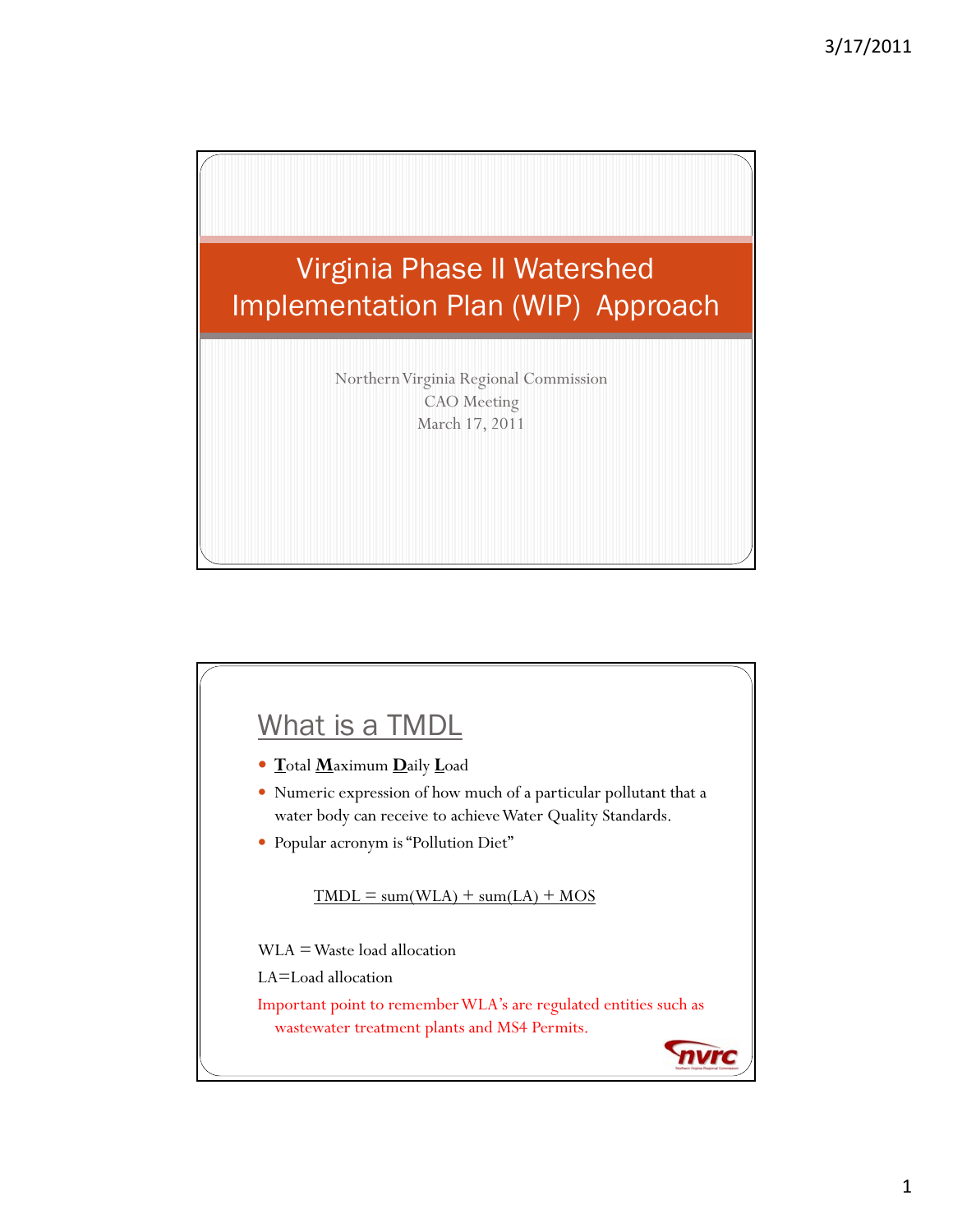

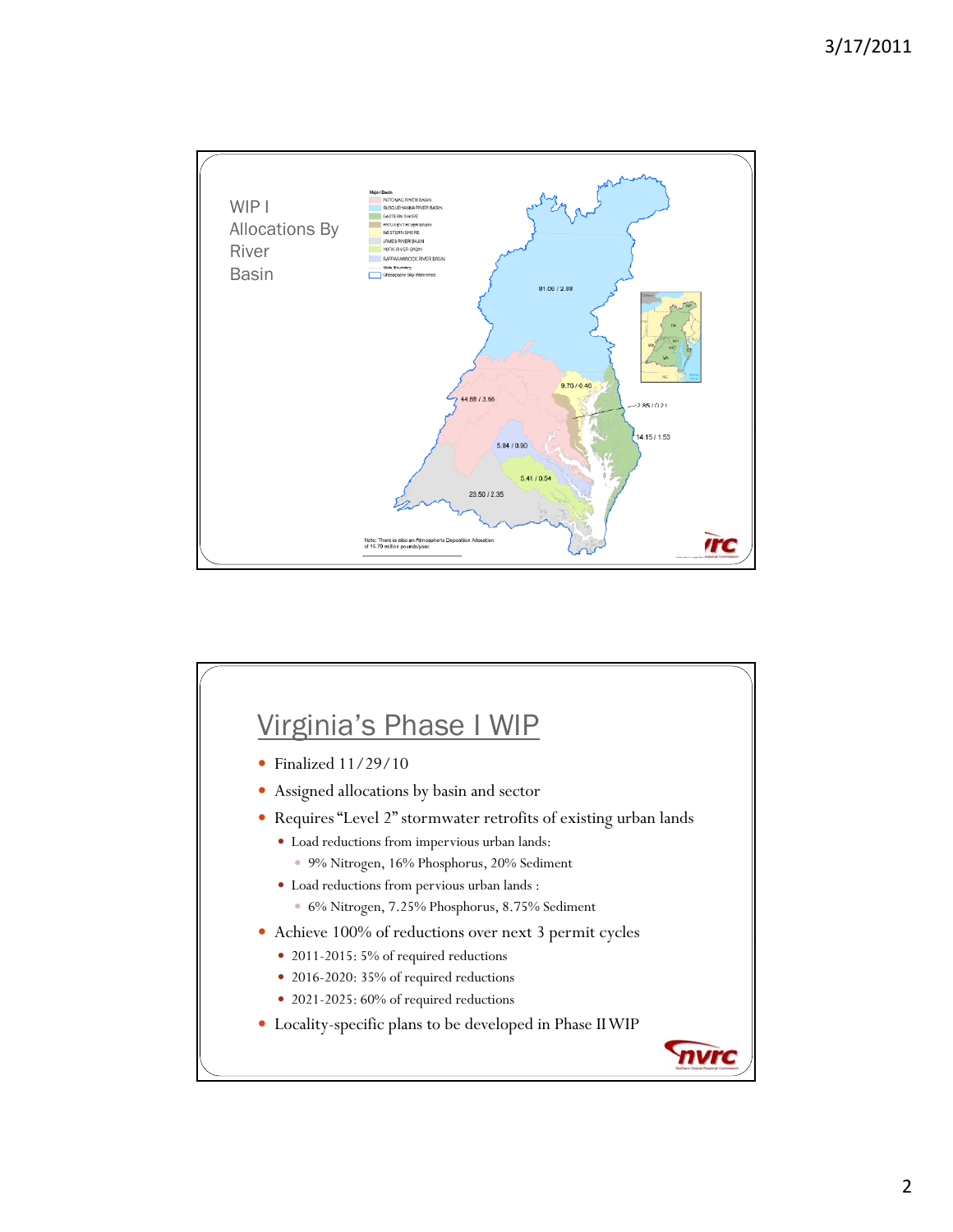

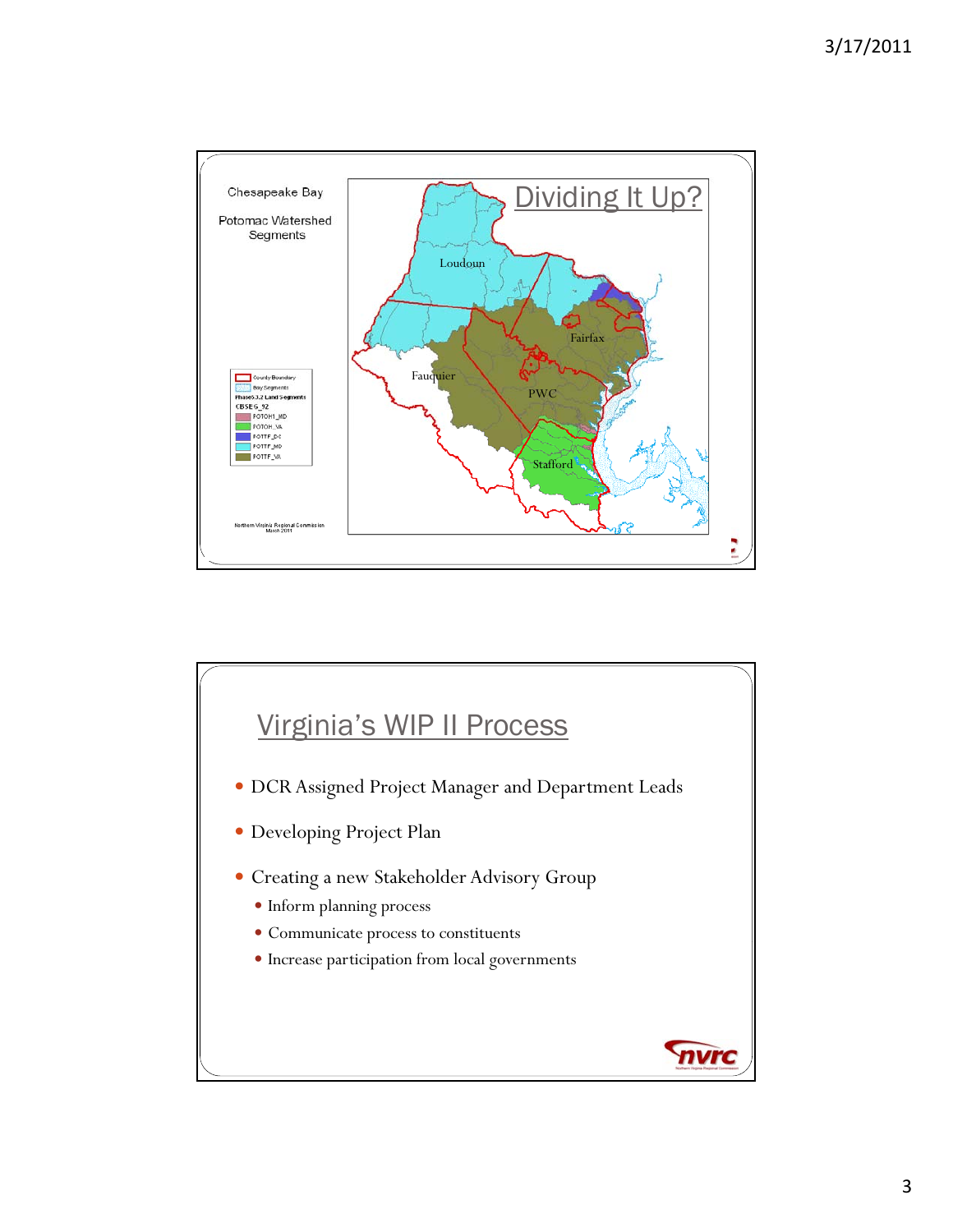## Virginia's WIP II Process (cont.)

- EPA Expectations: Phase II will reference and build upon Phase I management strategies
- EPA Expectations: Develop "Local" Targets
	- Initially as percent reduction from current loads
	- Upon completion of model revisions, update targets
- Engage 96 Localities, 32 SWCDs and NGOs
	- Explore the Use of the 16 Planning District Commissions to facilitate local engagement
- Develop Community Conservation Profile (locality scale)

nvrc

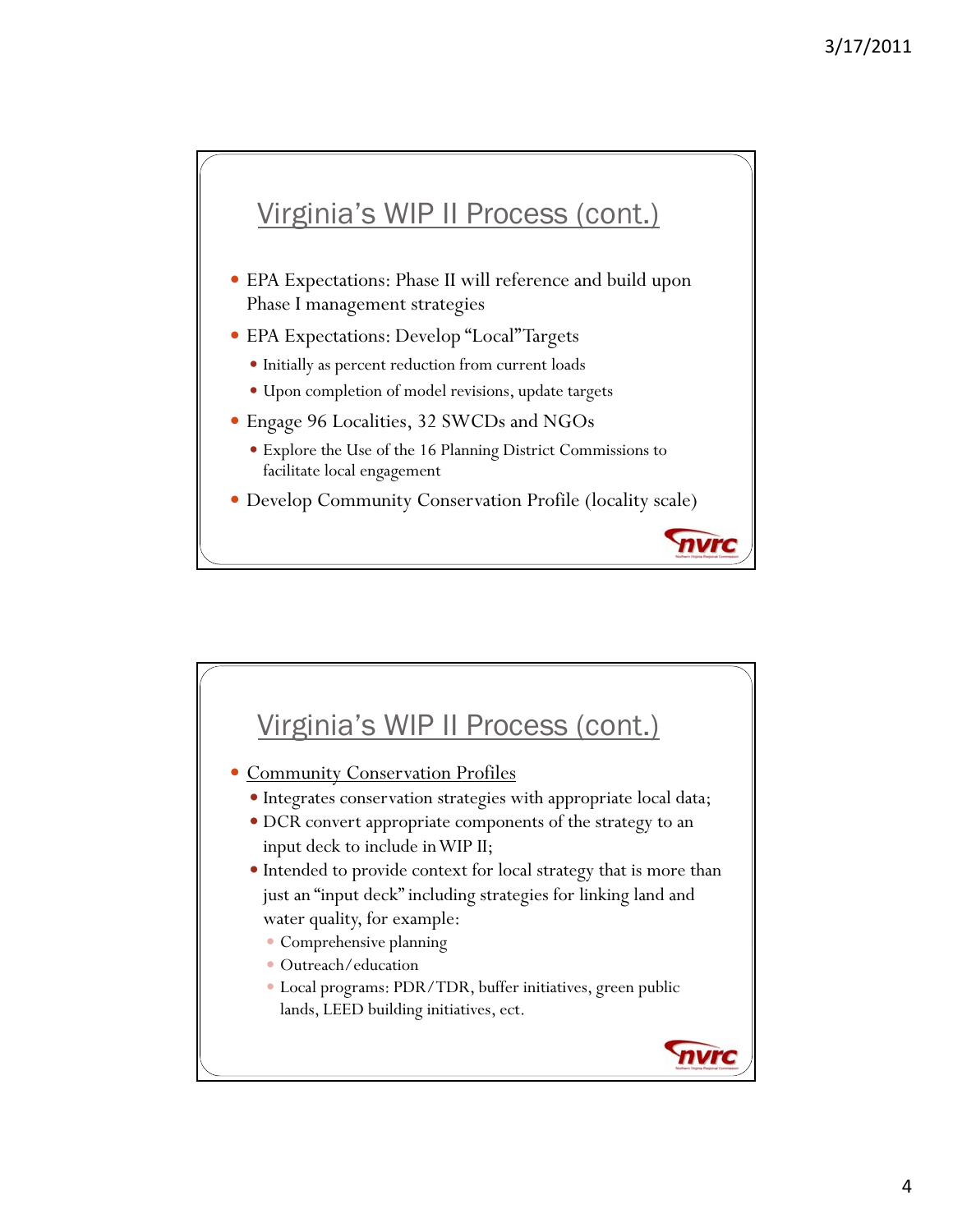

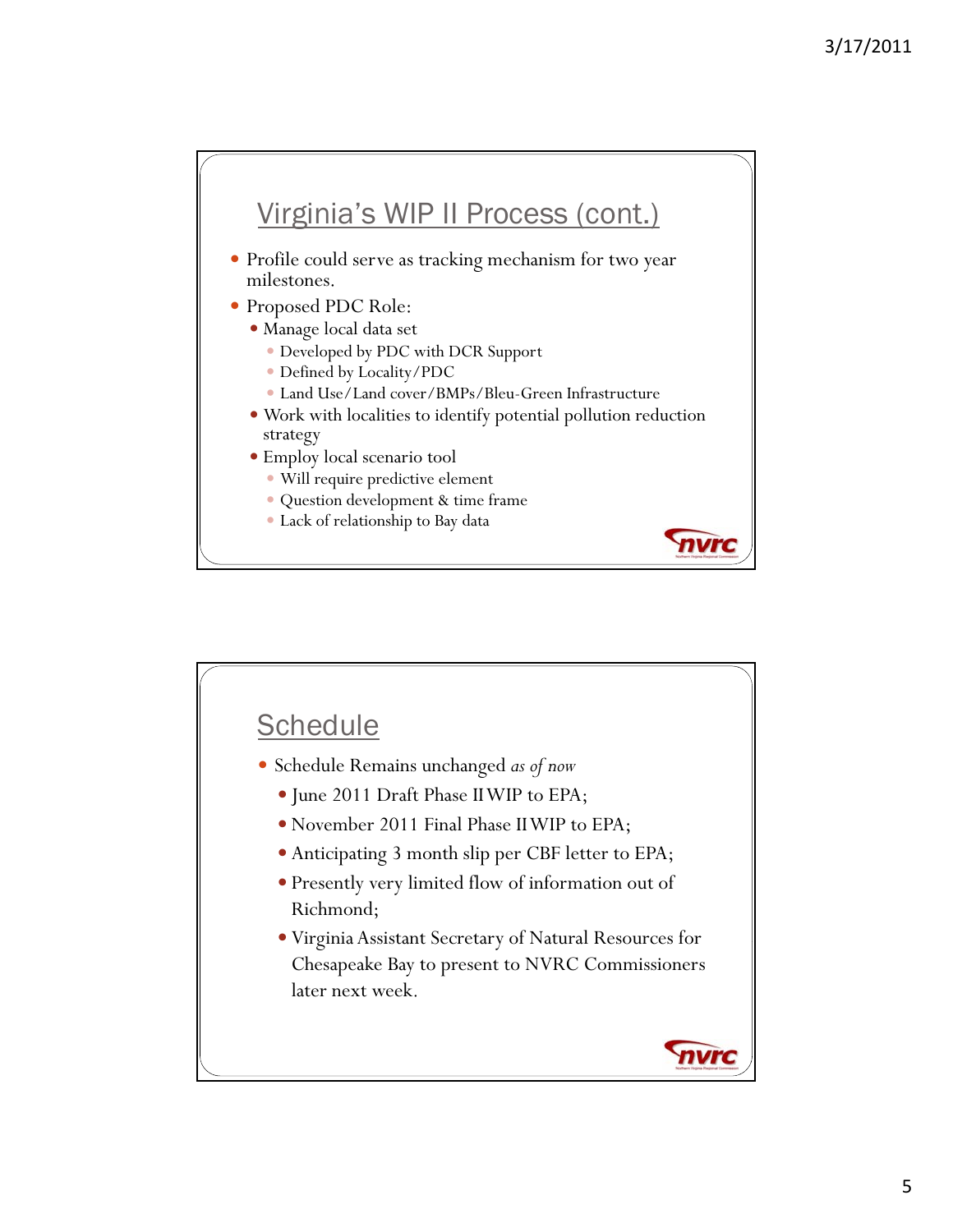## How will the Chesapeake Bay TMDL affect local government?

- Allocations set for local governments/watersheds/regions for nitrogen, phosphorous, sediment;
- Discretion as to whether the local level identified as municipalities, watershed organization or PDC;
- Require improvements draws attention to existing regulatory efforts and for increased regulatory efforts; Additional regulatory and administrative burdens on local governments;
- All new pollutant loadings resulting from growth will need to be offset;
- Local discretion will exist for how to meet pollutant loads. But, if there is not a local plan, then responsibility for meeting pollutant loads will fall on DCR and ultimately EPA.

nvrc

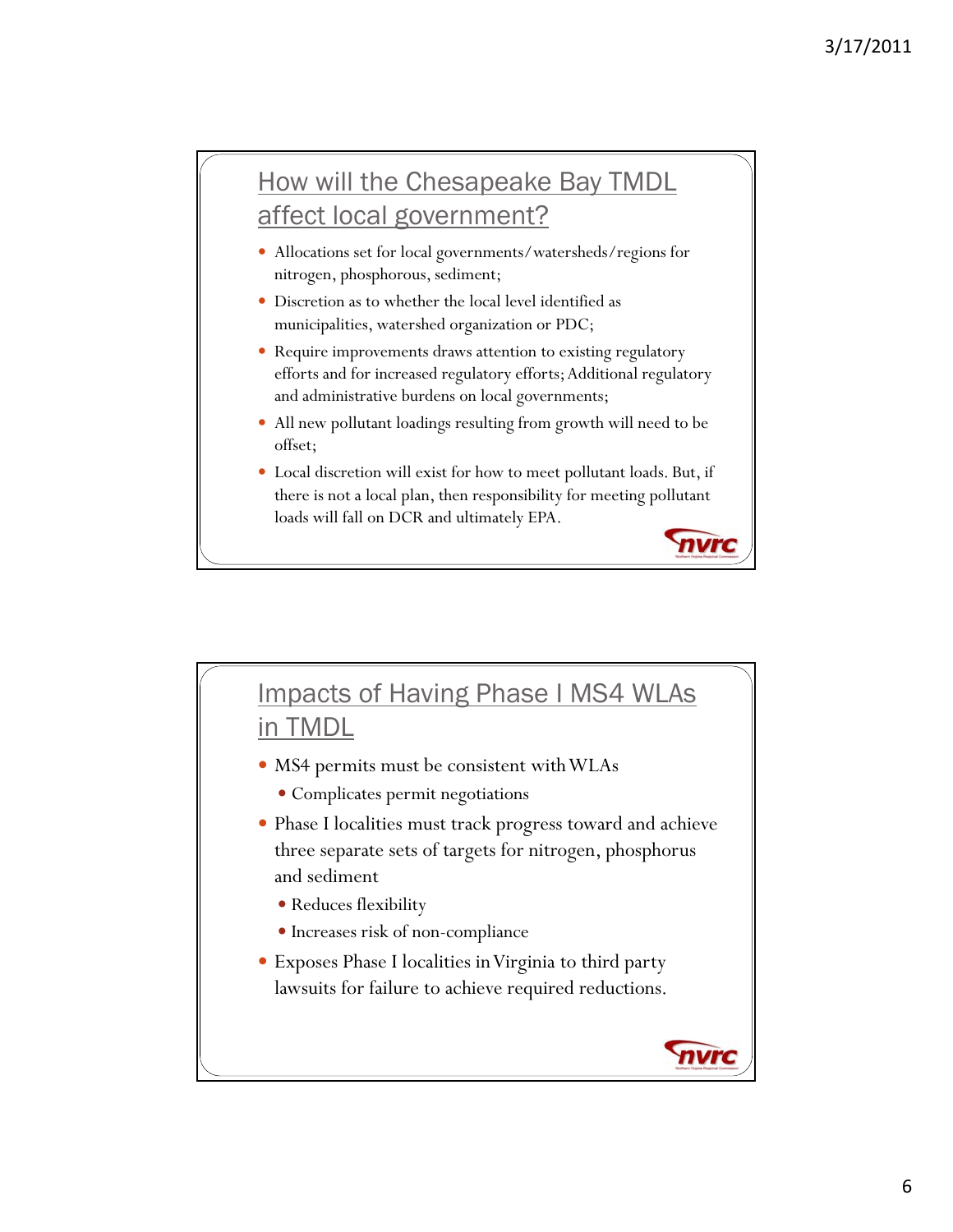## WIP II Development Issues

- Bay Model resolution & accuracy at the local scale;
- Uncertainty around delivery of approved 5.3.2 Model;
- Individual Waste Load Allocations for Virginia only MS4 Phase I Jurisdictions;
- Dealing with federal and state lands, accounting for and accountability;
- y Funding for WIP II planning process and implementation;

nvrc

• Locality willingness to participate.

| Codeanc                                      | Row |                                                                                           | <b>Virginia WIP</b>                          | Reductions to<br><b>Meet WLA In</b><br>WIP Table 2.2<br>(Without Non- | Virginia Urban<br><b>Stormwater Costs</b> |
|----------------------------------------------|-----|-------------------------------------------------------------------------------------------|----------------------------------------------|-----------------------------------------------------------------------|-------------------------------------------|
|                                              |     | ltem                                                                                      | Assumptions in<br>Table 6-4.1 <sup>(1)</sup> | <b>Structural</b><br>BMPs)                                            |                                           |
|                                              | A   | <b>Estimated Capital Cost (Millions)</b>                                                  | \$5,151                                      | \$8,710                                                               | associated with                           |
| Estimated<br>Costs                           | B   | <b>Estimated Annual Cost (Millions per year)</b>                                          | \$552                                        | \$934                                                                 | <b>Chesapeake Bay</b>                     |
|                                              | C   | Residential House (\$/yr)                                                                 | \$160                                        | \$300                                                                 | <b>TMDL</b>                               |
|                                              | D   | Convenience Store/ Gas Station (\$/yr)                                                    | \$1,400                                      | \$2,600                                                               |                                           |
| Estimated Average Annual<br>Stormwater Bills | E   | Neighborhood Shopping Center (\$/yr)                                                      | \$9.600                                      | \$17.100                                                              |                                           |
|                                              | F   | Church (\$/yr)                                                                            | \$3,200                                      | \$5,700                                                               |                                           |
|                                              | G   | Regional Mall (\$/yr)                                                                     | \$145.100                                    | \$259,100                                                             |                                           |
| ä                                            | H   | 2009 Household Estimate                                                                   | 2.663.652                                    | 2.663.652                                                             |                                           |
| Househo<br>g                                 | T.  | <b>2009 Population Estimate</b>                                                           | 6.881.351                                    | 6.881.351                                                             |                                           |
|                                              | J   | Total Annual Fee Per Household <sup>(2)</sup> (\$/yr)<br>(Row "B" / Row "H")              | \$210                                        | \$350                                                                 |                                           |
| Census                                       | K   | Total Annual Fee Per Person <sup>(2)</sup> (\$/yr)<br>(Row "B" / Row "I")                 | \$80                                         | \$140                                                                 |                                           |
|                                              | L   | 2009 Medium Household Income Estimate                                                     | \$59,985                                     | \$59,985                                                              |                                           |
| Finan dal Burden                             | M   | <b>Residential House Stormwater Fee as</b><br>Percentage of MHI (Row "C" / Row "L")       | 0.3%                                         | 0.5%                                                                  |                                           |
|                                              | N   | Total Household Stormwater Fee <sup>(2)</sup> as<br>Percentage of MHI (Row "J" / Row "L") | 0.4%                                         | 0.6%                                                                  |                                           |